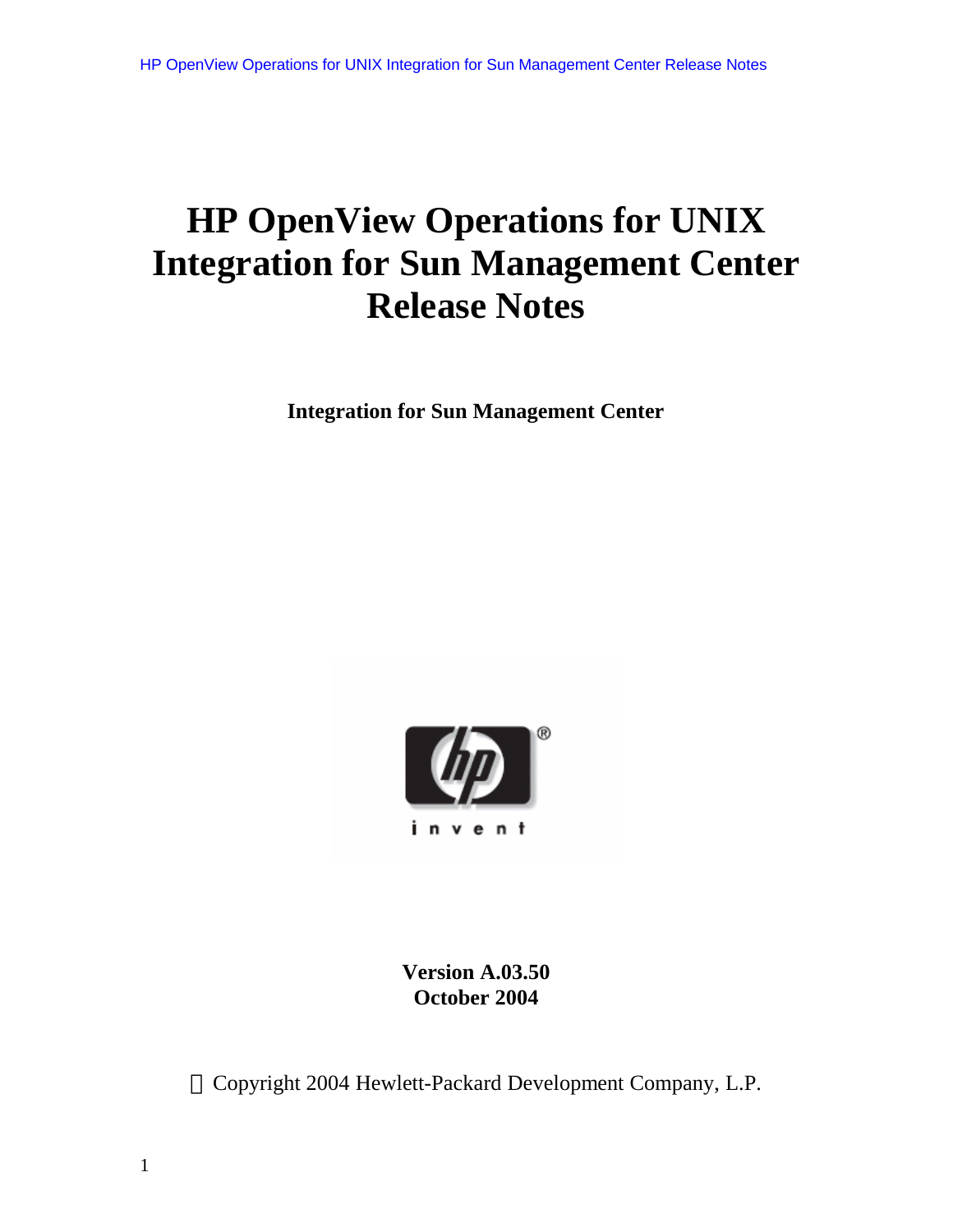# **Legal Notices**

*Hewlett-Packard makes no warranty of any kind with regard to this document, including, but not limited to, the implied warranties of merchantability and fitness for a particular purpose. Hewlett-Packard shall not be held liable for errors contained herein or direct, indirect, special, incidental or consequential damages in connection with the furnishing, performance, or use of this material.*

A copy of the specific warranty terms applicable to your Hewlett-Packard product can be obtained from your local Sales and Service Office.

#### **Restricted Rights Legend.**

Use, duplication or disclosure by the U.S. Government is subject to restrictions as set forth in subparagraph (c)(1)(ii) of the Rights in Technical Data and Computer Software clause in DFARS 252.227-7013.

Hewlett-Packard Company United States of America

Rights for non-DOD U.S. Government Departments and Agencies are as set forth in FAR 52.227-  $19(c)(1,2)$ .

#### **Copyright Notices.**

©Copyright 1983-2004 Hewlett-Packard Development Company, L.P.

No part of this document may be copied, reproduced, or translated to another language without the prior written consent of Hewlett-Packard. The information contained in this material is subject to change without notice.

#### **Trademark Notices.**

Adobe® is a trademark of Adobe Systems Incorporated.

HP-UX Release 10.20 and later and HP-UX Release 11.00 and later (in both 32 and 64 bit configurations) on all HP 9000 computers are Open Group UNIX 95 branded products.

Intel486 is a U.S. trademark of Intel Corporation.

Java™ is a U.S. trademark of Sun Microsystems, Inc.

Microsoft® is a U.S. registered trademark of Microsoft Corporation.

Netscape™ and Netscape Navigator™ are U.S. trademarks of Netscape Communications Corporation.

OpenView® is a registered U.S. trademark of Hewlett-Packard Company.

Oracle® is a registered U.S. trademark of Oracle Corporation, Redwood City, California.

Oracle Reports™, Oracle7™, and Oracle7 Server™ are trademarks of Oracle Corporation, Redwood City, California.

OSF/Motif® and Open Software Foundation® are trademarks of Open Software Foundation in the U.S. and other countries.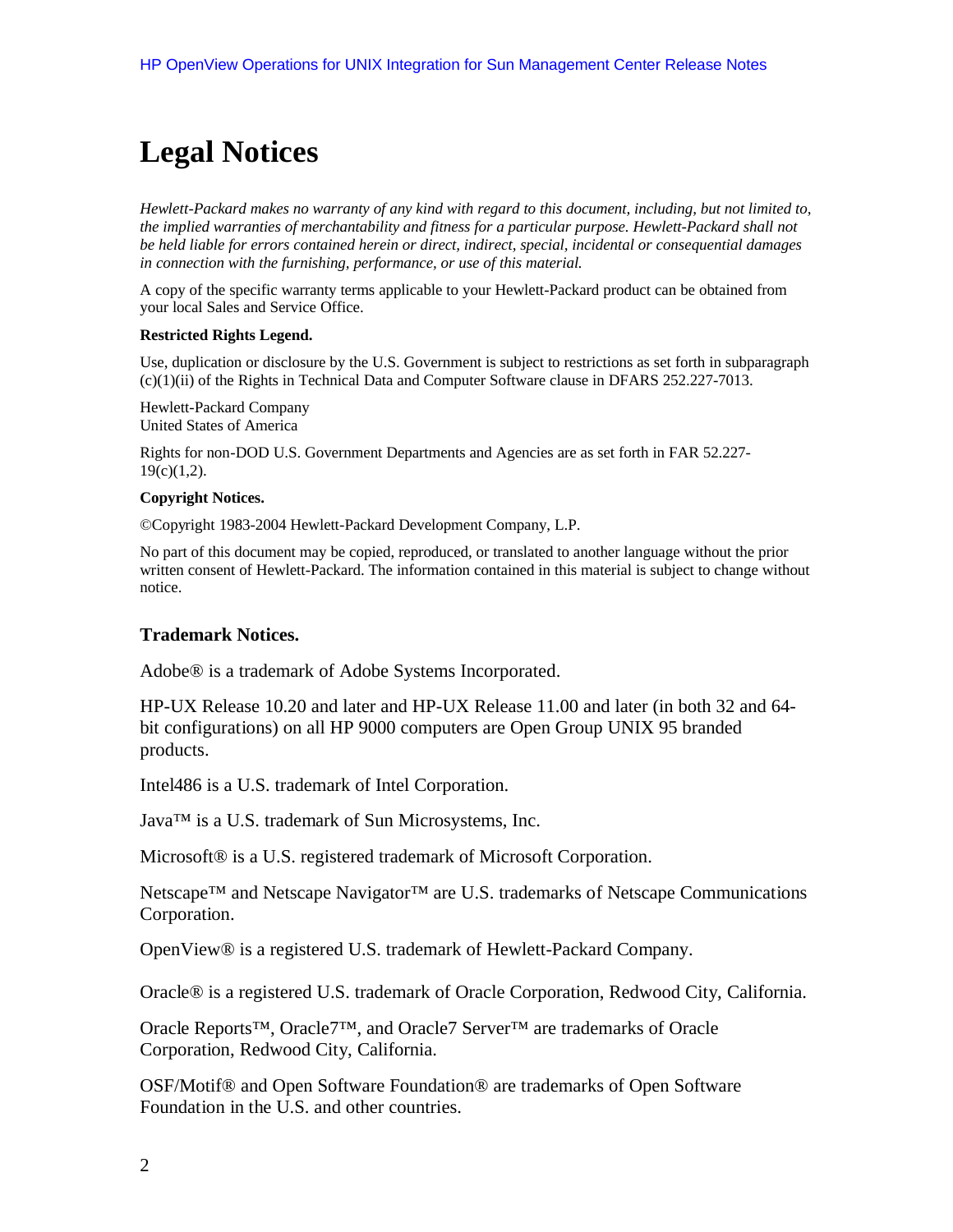Pentium® is a U.S. registered trademark of Intel Corporation.

SQL\*Net® and SQL\*Plus® are registered U.S. trademarks of Oracle Corporation, Redwood City, California.

UNIX® is a registered trademark of the Open Group.

Windows NT® is a U.S. registered trademark of Microsoft Corporation.

Windows® and MS Windows® are U.S. registered trademarks of Microsoft Corporation.

All other product names are the property of their respective trademark or service mark holders and are hereby acknowledged.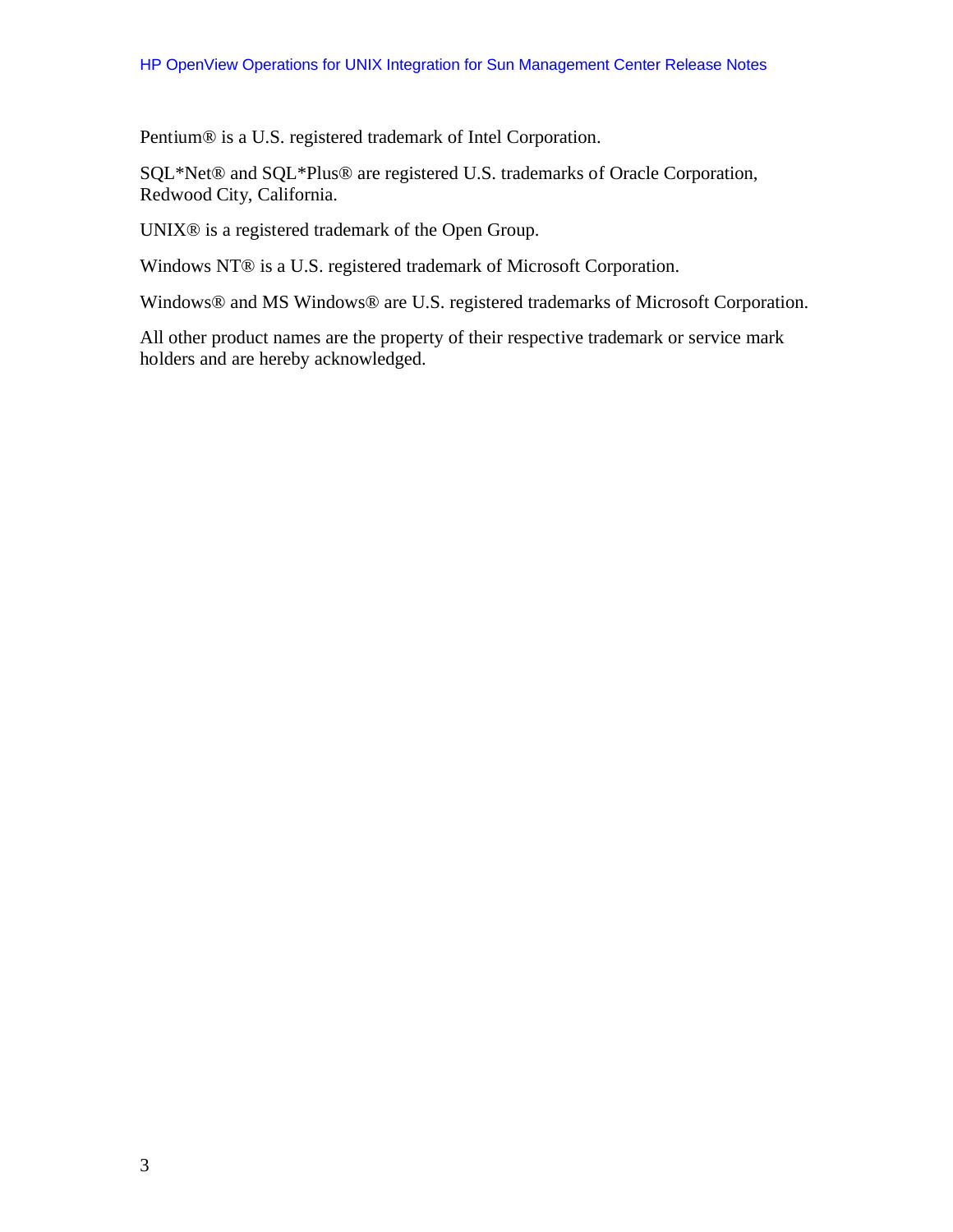# **1 HP OpenView Operations for UNIX Integration for Sun Management Center Release Notes**

## **Announcement**

The following information is for version A.03.50 of HP OpenView Operations for UNIX Integration for Sun Management Center (OVO-SunMC integration kit).

OVO-SunMC integration kit is an add-on component, offering instrumentation for monitoring the Sun Solaris systems on different levels of operation. This version of the integration supports the following functionality:

- SunMC event forwarding, mapping and synchronization
- Launching the SunMC Console and SunMC Details Console windows from the OVO Application Bank

## **What's NEW in this Version?**

The new feature addition in this release is:

• Support for OVO **HTTPS agent** on the Sun Management server.

# **What's Changed in this Version?**

In this release is:

• After the deployment of OVO-SunMC integration kit to the Windows node, all the instrumentation has to be re-deployed to the Windows node for the Desktopintegration to work on it.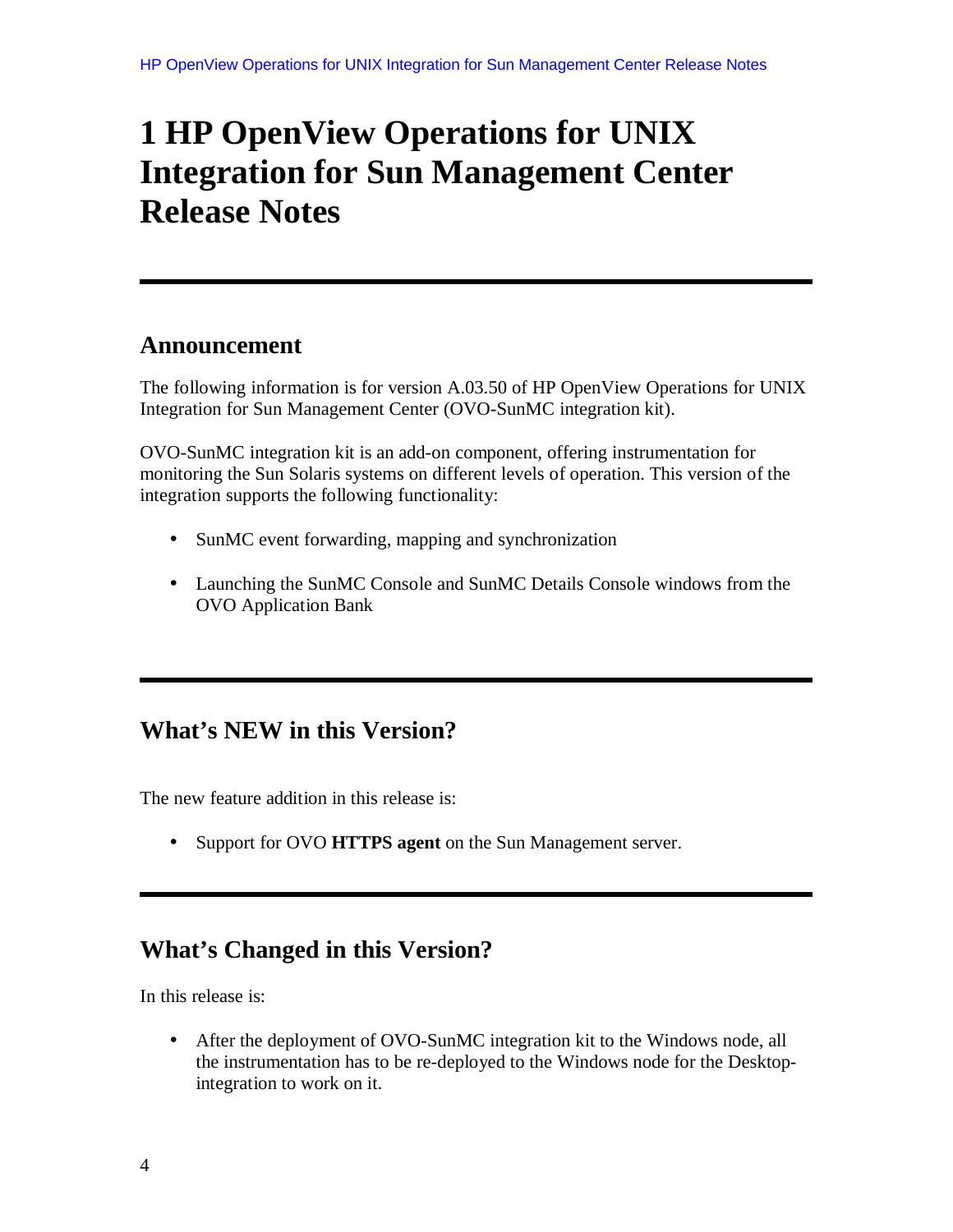## **Features**

- OVO subagent installation: The installation of OVO/SunMC integration on node is done as an OVO subagent installation.
- Event forwarding: This version of the integration supports the SunMC Server to OVO event forwarding of all alarms that are generated on the SunMC Server, regardless of their state.
- Event Synchronization and Mapping: The OVO/SunMC integration enables synchronization of events (messages) in both directions; SunMC to OVO and OVO to SunMC. When the SunMC alarm on the SunMC server has changed the state (for example, from open to closed or fixed), the state change is reflected in the OVO Message Browser - the SunMC message changes to OVO state acknowledged (ACK).
- Acknowledge SunMC alarm messages in OVO: The OVO operator can now acknowledge SunMC alarm messages in OVO. Acknowledgement of an alarm message is then forwarded to SunMC server, where appropriate SunMC alarm state is changed to ACKNOWLEDGED.
- Request alarms per domains: The additional feature of OVO/SunMC integration provides the possibility of requesting alarms from all objects that belong to a specified SunMC domain.

# **What's not supported with this Version?**

Support for OVO-SunMC integration kit version A.02.00 is removed.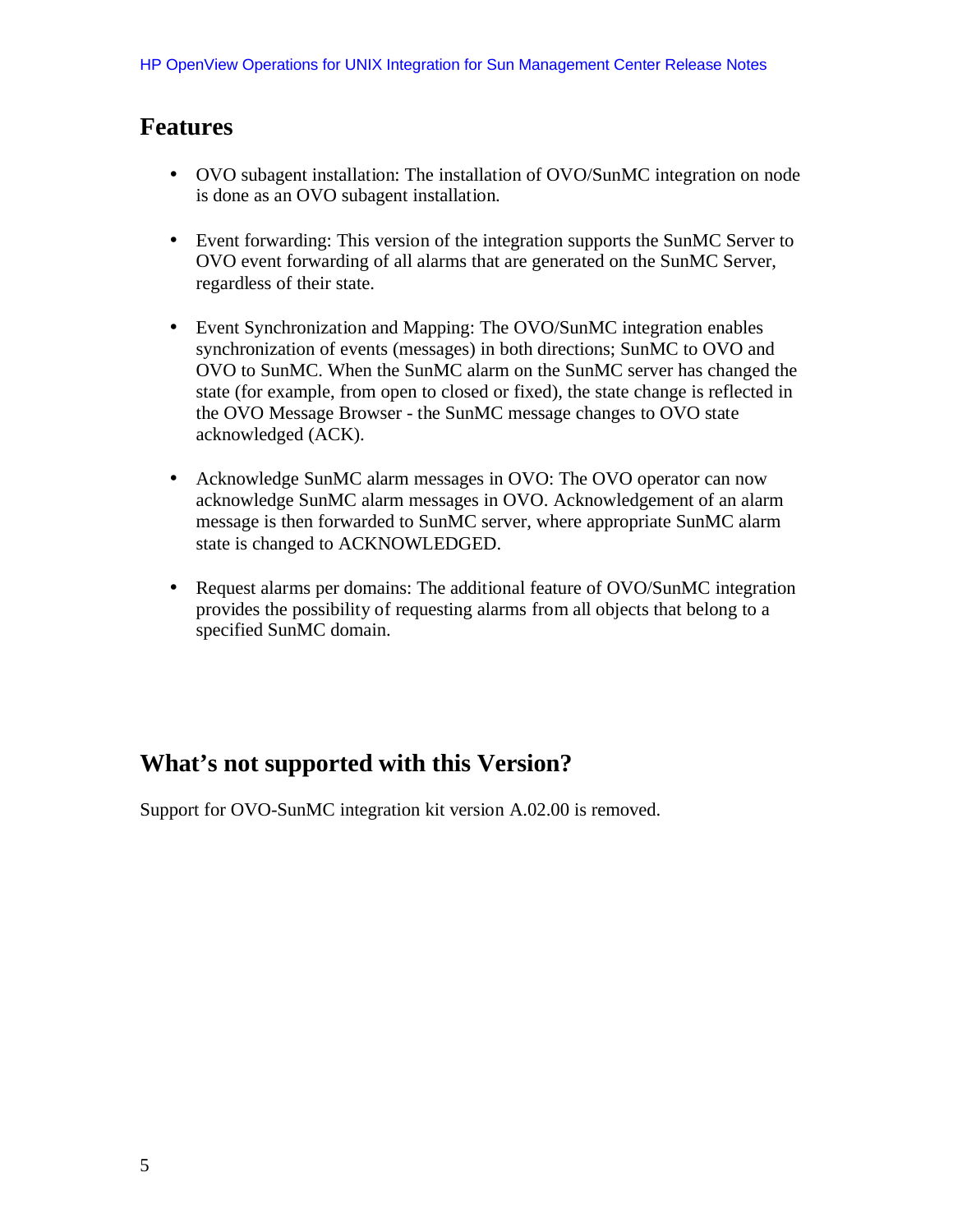# **Known Problems and Workarounds**

## **Known Problems**

#### 1. **Symptom**

The subagent process (Mapper) on Solaris DCE managed nodes might not be stopped. The subagent cannot be stopped by any of the following options:

Mapper Stop application, opcagt -stop or opcagt -stop -id 10 commands.

#### **Solution**

To stop the subagent process on Solaris managed node, do the following: a. Determine the process ID (PID): **ps -ef | grep java | grep symon**

b. Terminate the process: **kill <PID>**

#### 2. **Symptom**

SunMC Console for Windows cannot be started when starting SunMC\_NT application from Java GUI on Windows. The problem occurs if you have SunMC 3.0 installed.

#### **Solution**

To solve this problem, perform the following steps:

a. Edit the \Program Files\SunMC3.0\Console\es-console.bat file. b. Remove all lines beginning with rem and all other lines except those representing a command.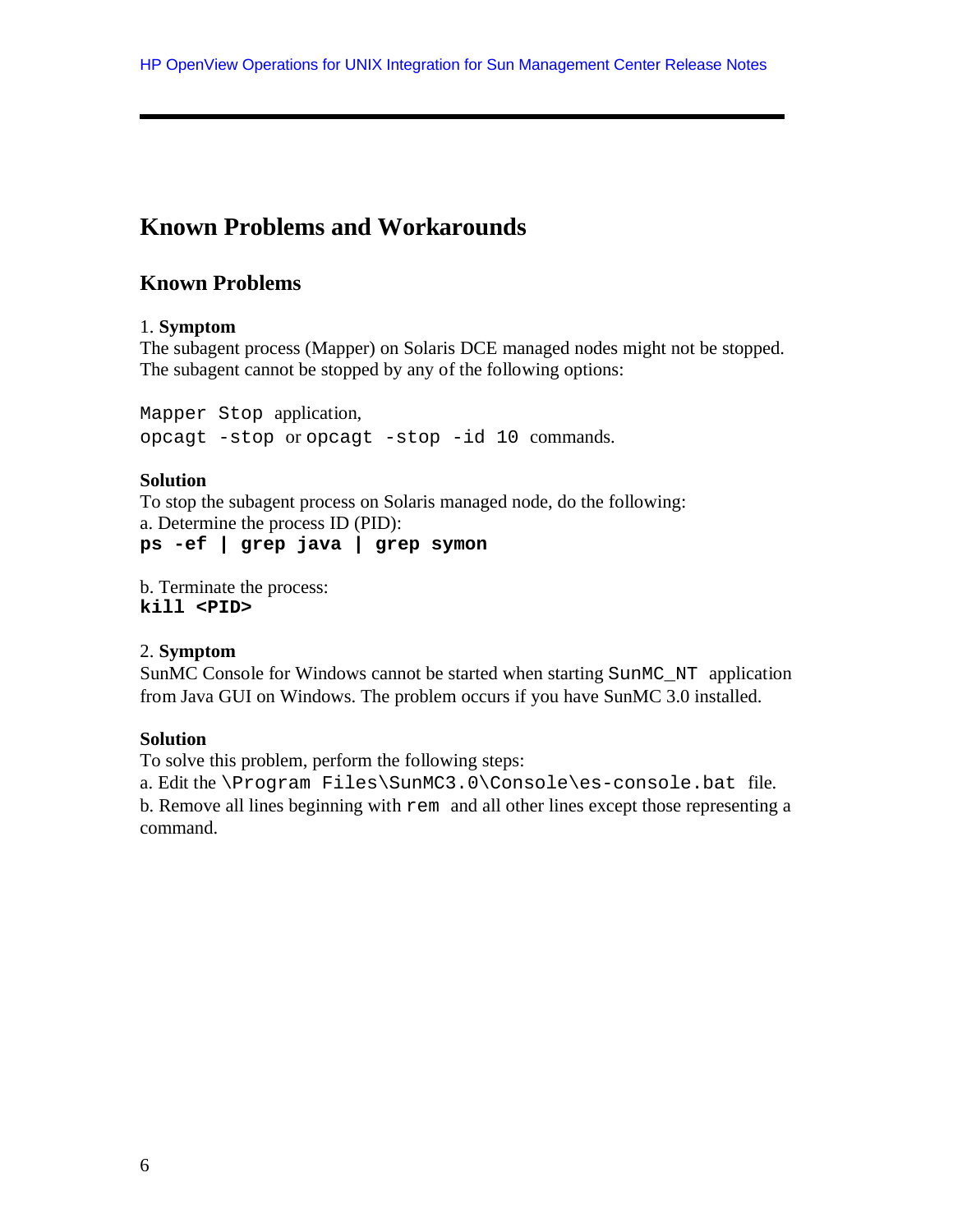## **Compatibility Information and Installation Requirements**

## **Software requirements**

• **Supported management server and agent platforms**

In order to use the integration, OVO version A.07.00 or higher must be installed on the management server.

**Table 1-1. Supported OS versions**

|                          | <b>Sun Solaris</b> | <b>HP-UX</b> | <b>Windows</b>                                                                               |
|--------------------------|--------------------|--------------|----------------------------------------------------------------------------------------------|
| OVO management<br>server | 2.7, 8, 9          | 11.00, 11.11 | N/a                                                                                          |
| OVO managed<br>node      | 2.7, 8, 9          | N/a          | Windows NT 4.0<br>with Service Pack<br>6a, Windows 2000<br>and Windows<br>script version 5.6 |

#### • **Required operating system patches**

For Windows NT 4.0, Service Pack 6a (SP6a) is required as the system uses VB scripts. VB script version 5.6 is a necessity on the Windows node. It can be downloaded from: WinNT 4.0 and Windows 2000 SP6a is available at http://www.microsoft.com/ntserver/nts/downloads/recommended/SP6/allSP6.asp

#### • **Required OVO patches**

The OVO-SunMC integration kit uses *"opcagt –type –verbose"* for identifying the directories and the node type. The option *"-type -verbose"* in *"opcagt"* is supported on the OVO 7.x management server by applying the management server patch level 7.22 and above.

• **Required SunMC software patches** For SunMC 3.0, it is necessary to apply the latest SunMC 3.0 software patch. The patch is available at http://www.sun.com/software/sunmanagementcenter/download/patches.html This patch improves alarm forwarding by the SunMC Server.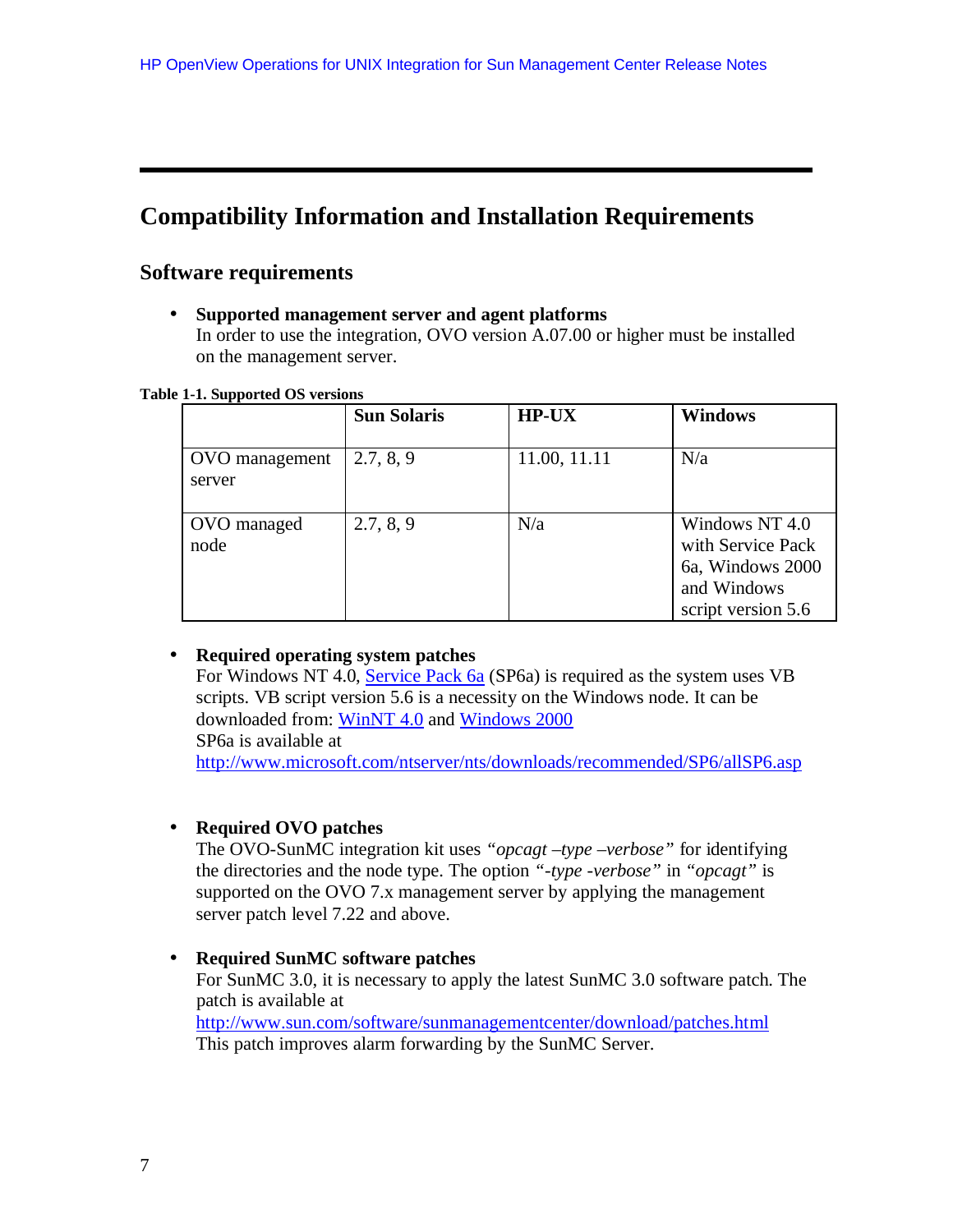## **Hardware requirements**

The same hardware requirements that apply to the OVO management server and managed nodes also apply to OVO/SunMC integration. See the *OVO Installation Guide for the Management Server* for OVO server requirements, and the *OVO Administrator's Reference Volume II* for OVO managed nodes requirements.

## **OS platform and version compatibility**

OVO/SunMC integration A.03.50 support information:

- OVO version A.07.00 or higher with patch level A.07.22 and above
- SunMC 2.1.1, 3.0 and 3.5

The path of the SunMC Console for Windows is changed in SunMC version 3.0 and later versions. The SunMC applications, SunMC\_NT and SunMC\_Details\_NT) are therefore set to SunMC 3.0 settings. If you are using SunMC 2.x, some changes are required to start the SunMC Console for Windows with Java GUI. For more information, refer to section "SunMC Console for Windows Problems" ("Troubleshooting" chapter) of the *OVO Integration for Sun Management Center User's Guide*.

#### **Usage of environment variable SUNMC\_ROOT on the Windows node:**

Set the environment variable, SUNMC\_ROOT, on the Windows node before starting the OVO Java GUI to Window's SunMC console. If this variable is not set, SunMC console is started from its default location.

## **Installing OVO/SunMC Integration**

**NOTE** Prior to installing the OVO/SunMC integration version A.03.50, make sure that you de-install version A.02.00 from the managed nodes and the management server.

The installation of the OVO/SunMC integration version A.03.50 is described in detail in the *HP OpenView Operations for UNIX Integration for Sun Management Center User's Guide*. The manual is available in the PDF file format and is delivered with the product.